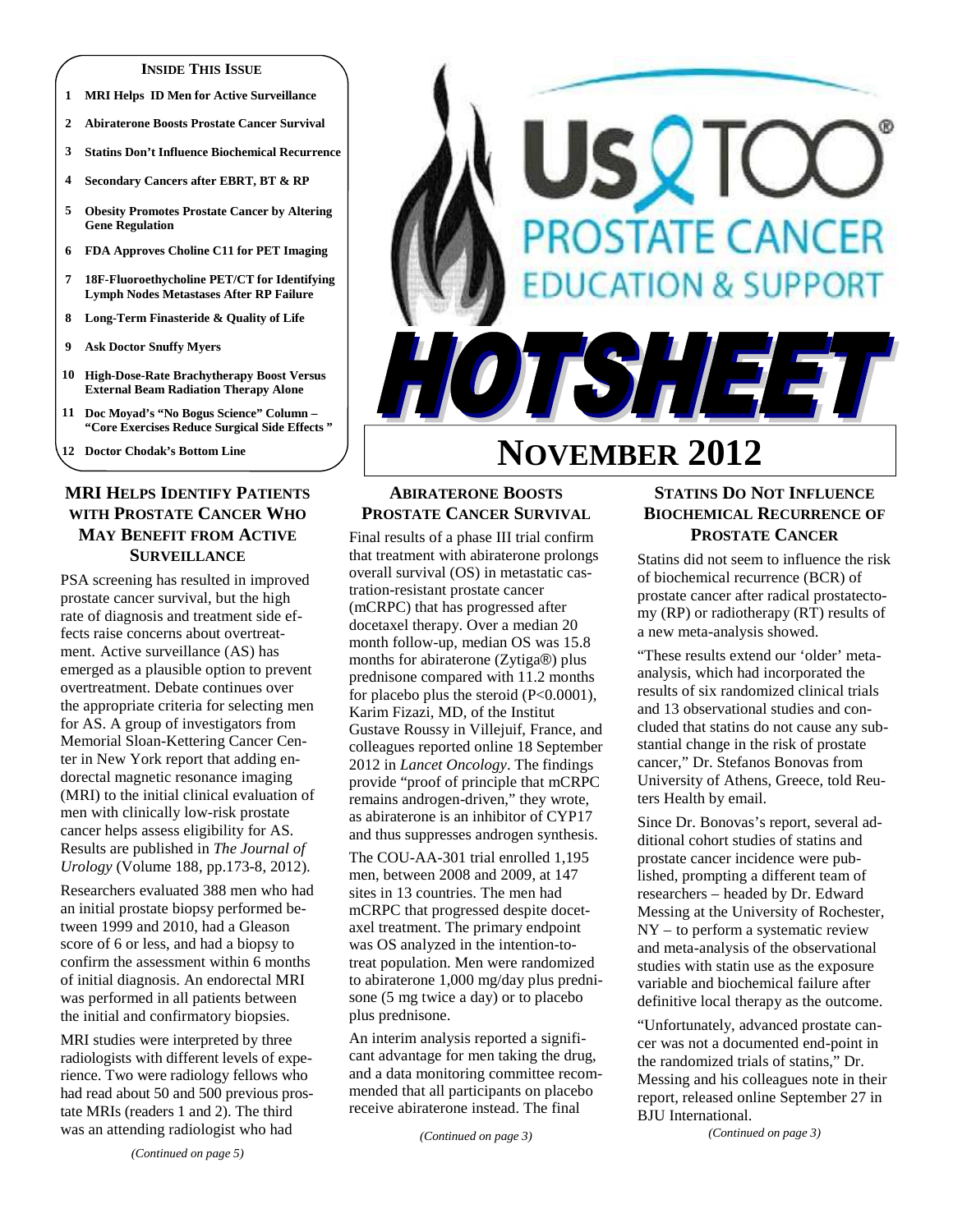

# **AND PEOPLE LIKE YOU!**

ITEMS CONTAINED IN US TOO PUBLICATIONS ARE OBTAINED FROM VARIOUS NEWS SOURCES AND EDITED FOR INCLUSION. WHERE AVAILABLE, A POINT-OF-CONTACT IS PROVIDED.

REFERENCES TO PERSONS, COMPANIES, PRODUCTS OR SERVICES ARE PROVIDED FOR INFORMATION ONLY AND ARE NOT ENDORSEMENTS. READERS SHOULD CONDUCT THEIR OWN RESEARCH INTO ANY PERSON, COMPANY, PRODUCT OR SERVICE, AND CONSULT WITH THEIR LOVED ONES AND PERSONAL PHYSICIAN BEFORE DECIDING ON ANY COURSE OF ACTION.

THE INFORMATION AND OPINIONS EXPRESSED IN THIS PUBLICATION ARE NOT RECOMMENDATIONS FOR ANY MEDICAL TREATMENT, PRODUCT SER-VICE OR COURSE OF ACTION BY US TOO INTER-NATIONAL, INC., ITS OFFICERS AND DIRECTORS, OR THE EDITORS OF THIS PUBLICATION. FOR MEDI-CAL, LEGAL OR OTHER ADVICE, PLEASE CONSULT PROFESSIONAL(S) OF YOUR CHOICE.

*HOTSHEET* EDITORIAL TEAM: JONATHAN E. MCDERMED, PHARMD JACQUELINE KONIECZKA THOMAS N. KIRK US TOO INTERNATIONAL STAFF: THOMAS N. KIRK, PRESIDENT AND CEO TERRI GIBBONS LIKOWSKI, CHAPTER SVCS PROG MGR, TOLL FREE PHONE #: 1-877-978-7866 JACQUELINE KONIECZKA, OFFICE MANAGER RYAN MAGUIRE, COMMUNICATIONS COORD.

#### US TOO BOARD OF DIRECTORS:

*EXECUTIVE COMMITTEE/OFFICERS* KAY LOWMASTER, MSW, LCSW, CHAIRMAN DAVID P. HOUCHENS, PHD, VICE-CHAIRMAN JACK D. SHAFF, JR., TREASURER RIDGE TAYLOR, SECRETARY

*DIRECTORS:*  JERRY HARDY JEAN JEFFRIES HOWARD KACZMAREK DAVID M. LUBAROFF, PHD JAMES L. RIEDER DEXTER C. RUMSEY III JAMES C. HAMMACK, DDS REV. HAROLD "HAL" TEUSCHER

THOMAS N. KIRK, PRESIDENT AND CEO

US TOO INTERNATIONAL, INC. IS INCORPORATED IN THE STATE OF ILLINOIS AND RECOGNIZED AS A 501(C)(3) NOT-FOR-PROFIT CHARITABLE CORPORATION

#### **DONATIONS / GIFTS TO US TOO ARE TAX DEDUCTIBLE**

5003 FAIRVIEW AVE. DOWNER'S GROVE, IL 60515 PHONE: (630) 795-1002 / FAX: (630) 795-1602

**WEBSITE: WWW.USTOO.ORG**

COPYRIGHT 2011, US TOO INTERNATIONAL, INC.

# **SECONDARY CANCERS AFTER INTENSITY MODULATED RADIOTHERAPY, BRACHYTHERAPY AND RADICAL PROSTATECTOMY FOR TREATMENT OF PROSTATE CANCER: INCIDENCE AND CAUSE-SPECIFIC SURVIVAL OUTCOMES ACCORDING TO THE INITIAL TREATMENT INTERVENTION**

Zelefsky MJ, Pei X, Teslova T, et al **BJU Int 13 August 2012; Epub** 

Radiation Therapy for prostate cancer can increase the risk for the development of second cancers after treatment. This study highlights the fact that such second cancers within the pelvis do occur but are not as common as previously reported. In this report we also note that even among patients who develop second cancers, if detected earlier, the majority are alive 5 years after the diagnosis.

**Objective:** To report on the incidence of secondary malignancy (SM) development after external beam radiation (EBRT) and brachytherapy (BT) for prostate cancer and to compare this with a cohort contemporaneously treated with radical prostatectomy (RP).

**Materials and Methods:** Between 1998 and 2001, 2658 patients with localized prostate cancer were treated with RP (N  $= 1348$ ), EBRT (N = 897) or BT (N = 413). Using the RP cohort as a control we compared the incidence of SMs, such as rectal or bladder cancers noted within the pelvis, and the incidence of extrapelvic SMs.

**Results:** The 10-year SM-free survival for the RP, BT and EBRT cohorts were 89%, 87%, and 83%, respectively (RP vs EBRT, *P* = 0.002; RP vs BT, *P* = 0.37). The 10-year likelihoods for bladder or colorectal cancer SM development in the RP, BT and EBRT groups were 3%, 2% and 4%, respectively  $(P =$ 0.29). Multivariate analysis of predictors for development of all SMs showed that older age  $(P = 0.01)$  and history of smoking  $(P<0.001)$  were significant predictors for the development of a SM, while treatment intervention was not found to be a significant variable. Among 243 patients who developed a SM, the 5-year likelihood of SM-related mortality among patients with SMs in the EBRT and BT groups was 43.7% and 15.6%, respectively, compared with 26.3% in the RP cohort;  $P = 0.052$ ).

**Conclusions:** The incidence of SM after radiotherapy was not significantly different from that after RP when adjusted for patient age and smoking history. The incidence of bladder and rectal cancers was low for both EBRT- and BT-treated patients. Among patients who developed a SM, the likelihood of mortality related to the SM was not significantly different among the treatment cohorts.

# **OBESITY PROMOTES PROSTATE CANCER BY ALTERING GENE REGULATION**

Prostate cancer is one of the most common cancers in men and early treatment is usually very successful. However, like other cancers, obesity increases the risk of aggressive prostate disease. New research, published in BioMed Central's open access journal BMC Medicine, finds that the fat surrounding the prostate of overweight or obese men with prostate cancer provides a favorable environment to promote cancer growth.

Fat is a generally underrated organ. Not only is it an energy store but it secretes a wide range of growth factors, cytokines and hormones, including leptin and adiponectin, and is a major player in the immune system, which protects the body from infection and disease. But too much fat can cause these systems to go haywire and can increase risk of diabetes, cardiovascular disease and cancer.

An international team led by Prof Gema Frühbeck and Dr Ricardo Ribeiro analyzed fat, from around the prostate, taken from men undergoing surgery for prostate disease. Samples were included from men with benign prostatic hyperplasia (BPH), prostate cancer (PC), and from men whose cancer was no longer confined to the prostate. Men were also classified as being either lean (BMI<25) or overweight /obese (BMI>25).

Regardless of type of prostate disease, overweight men had different levels of gene activity in the fat surrounding their

*(Continued on page 8)*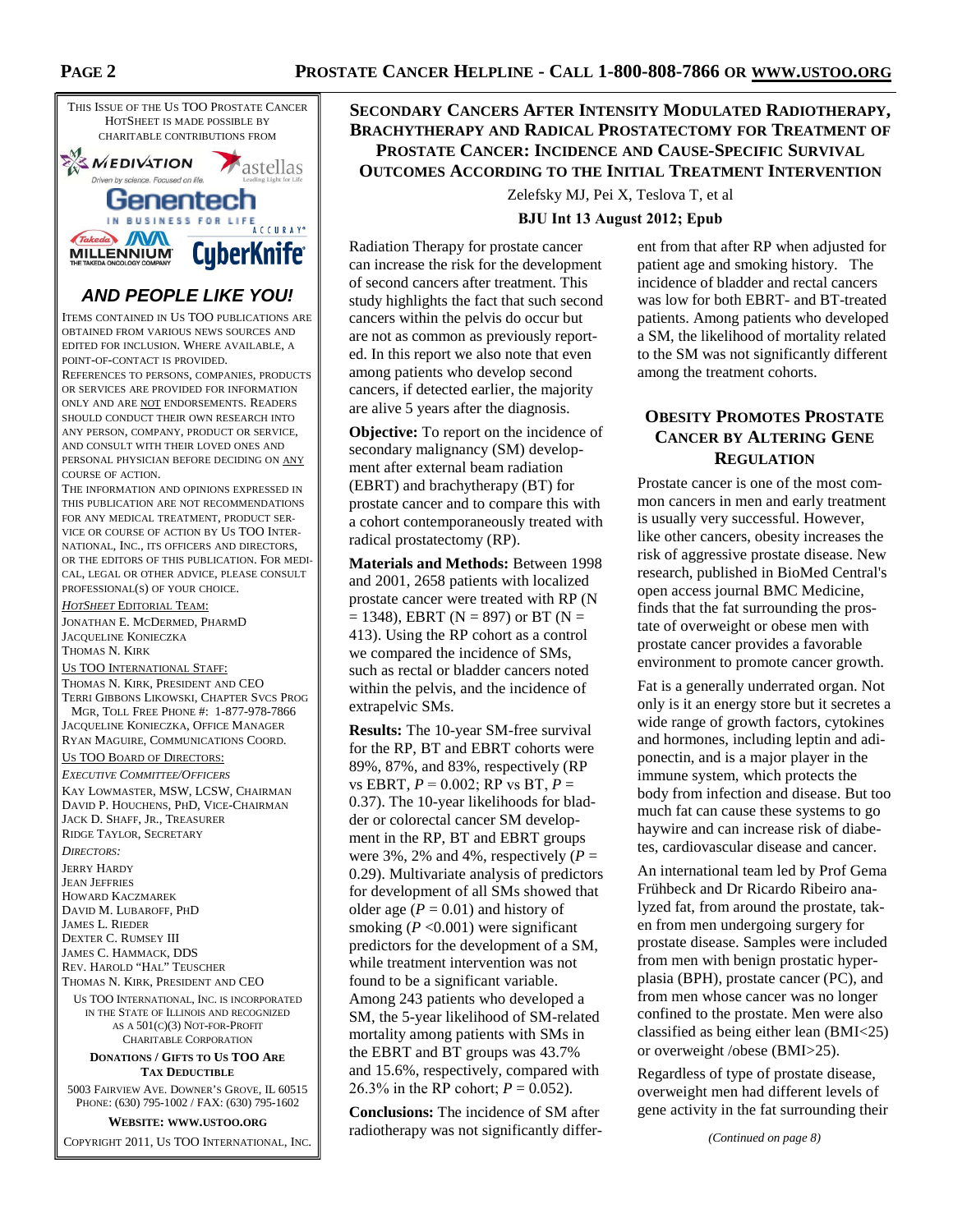#### **ABIRATERONE** *(Continued from page 1)* **FDA APPROVES NEW PET**

analysis, done before men crossed over from placebo to abiraterone and after 775 of the prespecified 797 death events, showed:

- Median OS after a median 20.2 months follow-up was significantly longer for the abiraterone versus placebo groups (HR 0.74, 95% CI 0.64 to 0.86, P <0.0001) and was consistent across all protocol-specified subgroups.
- Median time to PSA progression in abiraterone and placebo groups was 8.5 months versus 6.6 months, respectively (HR 0.63, 95% CI 0.52 to 0.78, P <0.0001)
- Median radiologic progression-free survival in abiraterone and placebo groups was 5.6 months versus 3.6 months, respectively (HR 0.66, 95% CI 0.58 to 0.76, P <0.0001)
- The proportion of men with a PSA response was 29.5% versus 5.5% in abiraterone and placebo groups, respectively  $(P \le 0.0001)$

A post-hoc analysis revealed better OS with abiraterone than placebo regardless of whether it was measured from the first or last dose of docetaxel, the reason for discontinuation of docetaxel, or the time between discontinuation of docetaxel and initiation of abiraterone.

The most common grade 3-4 adverse events were fatigue, anemia, back pain, and bone pain, all occurring at similar rates in both groups, the researchers reported. But fluid retention, edema, hypokalemia, and hypertension occurred more often in the abiraterone group.

The authors acknowledged some limitations of the study, specifically that men with mCRPC and neuroendocrine differentiation, or those who previously progressed after ketoconazole treatment, were excluded from the study so the activity of abiraterone in those populations couldn't be assessed.

In an accompanying editorial, Guru Sonpavde, MD, of the University of Alabama at Birmingham, said the study "provides convincing evidence for the continued importance of androgen-axis signaling, even after chemotherapy." Yet he warned that there's little survival difference between groups at 2 years.

*MedPage Today, 17 September 2012* 

# **IMAGING AGENT FOR PROSTATE CANCER**

The US Food and Drug Administration (FDA) approved the production and use of a new PET imaging agent, Choline C 11 Injection, which will be used to help detect recurrent prostate cancer.

Administered intravenously, Choline C 11 Injection produces an image that helps locate specific sites in the body for follow-up tissue sampling and testing in men with suspected recurrent disease.

The approval is limited to Choline C 11 Injection produced by the Mayo Clinic of Rochester, MN.

"Choline C 11 Injection provides an important imaging method to help detect the location of prostate cancer in patients whose blood tests suggest recurrent cancer when other imaging tests are negative," said Charles Ganley, MD, director of the Office of Drug Evaluation IV at the FDA's Center for Drug Evaluation and Research, in a statement.

The FDA's approval of Choline C 11 Injection "provides assurance to patients and health care professionals they are using a product that is safe, effective, and produced according to current good manufacturing practices," he added.

Choline C 11 Injection is a radiotracer consisting of choline labeled with the positron-emitting isotope carbon C 11. It integrates into tumor cells via an active, carrier-mediated transport mechanism for choline, according to the National Cancer Institute. The substance then undergoes intracellular phosphorylation by choline kinase, an enzyme that is often upregulated in human cancers. The end result is phosphoryl C-11 choline. Tumor cells show a higher rate of C-11 choline uptake and incorporation, as their proliferation is much higher than normal cells, thus allowing for PET imaging.

FDA confirmed the safety and effectiveness of Choline C 11 Injection by a systematic review of the published literature. The analysis included 4 independent studies, with a total cohort of 98 patients with elevated blood PSA levels but without any signs of recurrent disease or sign of recurrent prostate cancer on conventional imaging. PET imaging with Choline C 11 Injection was then

*(Continued on page 5)* 

# **STATINS AND BCR**

*(Continued from page 1)* 

Of the eight included studies, five followed men who had RP and three followed patients after RT. Altogether they included 2,812 statin users and 10,031 nonusers. When all eight studies were considered together, there was no significant difference in the risk of BCR between statin users and nonusers, however, there was substantial evidence of heterogeneity.

Results from the RP studies were inconsistent, but overall there was no significant difference in the risk of recurrence between statin users and nonusers. Similarly, pooled results from the RT studies favored statins in a fixed effects metaanalysis but not in the random effects meta-analysis.

"Considering limitations of observational studies," researchers concluded, "it may be appropriate to investigate the effect of statins on prostate cancer recurrence and progression in randomized trials."

In the meantime, Dr. Bonovas added, "There is now accumulated evidence that statin use does not affect prostate cancer BCR. Physicians need to be vigilant in ensuring that the use of statins remains restricted to the approved cardiovascular indications."

*Reuters Health, 2 October 2012* 

# **US TOO SEEKS BOARD MEMBER APPLICATIONS**

Us TOO International, is seeking qualified individuals to serve on its Board of Directors. Members have been diagnosed with prostate cancer, are a member of such a man's family or significant other, or any person involved in or interested in support or treatment of such patients. Other qualifications include familiarity with an Us TOO chapter, ability to think globally, skills or experience deemed beneficial to the work of Us TOO and commitment to Us TOO's purpose and mission.

#### See details at

www.ustoo.org/SeekBoardMembers.asp. Send letters of nomination with a vita or resume to Thomas Kirk, President and CEO, Us TOO International, 5003 Fairview Avenue, Downers Grove, IL 60515 or e-mail tom@ustoo.org.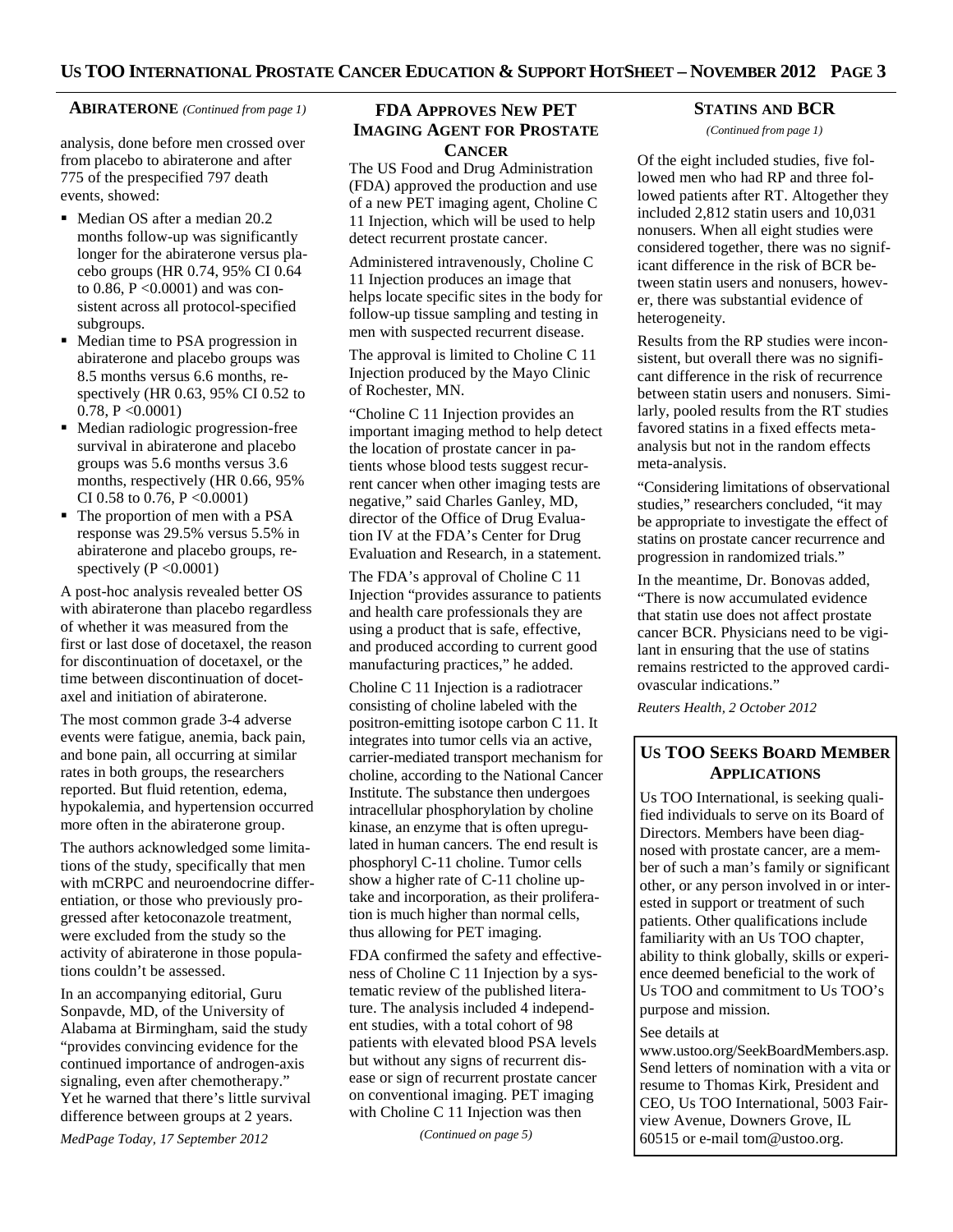# **18F-FLUOROETHYLCHOLINE PET/CT IDENTIFIES LYMPH NODE METASTASIS IN PATIENTS WITH PROSTATE-SPECIFIC ANTI-GEN FAILURE AFTER RADICAL PROSTATECTOMY BUT UNDERESTIMATES ITS EXTENT**

Tilki D, Reich O, Graser A, et al

**Eur Urol, 10 August 2012; Epub** 

**Background:** The detection of lymph node metastases (LNMs) is one of the biggest challenges in imaging in urology.

**Objective:** To evaluate the accuracy of combined 18F-fluoroethylcholine (FEC) positron emission tomography (PET)/ computed tomography (CT) in the detection of LNMs in prostate cancer patients with rising PSA level after radical prostatectomy.

#### **Design, Settings, and Participants:**

From June 2005 until November 2011, 56 prostate cancer patients with biochemical recurrence after radical prostatectomy underwent bilateral pelvic and/or retroperitoneal lymphadenectomy based on a positive 18F-FEC PET/CT scan.

**Outcome Measurements and Statistical Analysis:** The findings of PET/CT were compared with histologic results.

**Results and Limitations:** Median PSA value at the time of 18F-FEC PET/CT analysis was 6.0 ng/ml (interquartile range: 1.7-9.4 ng/mL). In 48 of 56 (85.7%) patients with positive 18F-FEC PET/CT findings, histologic examination confirmed the presence of prostate cancer in LNMs. Of 1149 lymph nodes that were removed and histologically evaluated, 282 (24.5%) harbored metastasis. The mean number of lymph nodes removed per surgical procedure was 21  $(SD \pm 18.3)$ . A lesion-based analysis yielded 18F-FEC PET/CT sensitivity, specificity, positive predictive value (PPV), and negative predictive value (NPV) of 39.7%, 95.8%, 75.7%, and 83.0%, respectively. A site-based analysis yielded sensitivity, specificity, PPV, and NPV of 68.4%, 73.3%, 81.3%, and 57.9%, respectively. Patients with negative PET/CT did not undergo surgery, thus sensitivity, specificity, and negative predictive value on a patient basis could not be calculated.

*(Continued on page 8)* 

#### **NO QUALITY OF LIFE HIT WITH LONG-TERM FINASTERIDE**

Finasteride therapy for as long as 7 years had only a minor impact on physical function, accounting for less than a one-point decrement over time, beginning 3 months before initiation of therapy. Similarly, long-term treatment with the drug had no impact on mental health or vitality. Comorbidities, such as congestive heart failure (CHF) and diabetes, did have statistically significant negative effects on physical function, as reported online in the *Journal of the National Cancer Institute*.

The Prostate Cancer Prevention Trial (PCPT) afforded greater opportunity to examine the effects of long-term finasteride therapy on more general aspects of health and quality of life. The PCPT involved 18,882 middle-age and older men who were randomized to finasteride or placebo and followed for 7 years to determine whether daily finasteride reduced the risk of prostate cancer in average-risk men. The primary outcome was prostate cancer incidence, which was about 25% lower in the finasteride arm.

Carol M. Moinpour PhD, of Fred Hutchinson Cancer Research Center in Seattle, and co-authors from the PCPT prospectively assessed QoL in study participants, beginning 3 months before randomization and continuing on a regular basis until the trial ended. Those data provided a unique opportunity to study the effects of long-term finasteride on health-related QoL, they stated.

The initial report from the trial only reported problems with sexual function. However, other aspects of health-related QoL had not been examined in detail. Health-related QoL was a prespecified secondary endpoint of the PCPT and was measured by means of the Short Form 36 questionnaire (SF-36). The SF-36 permits quantification of changes in 8 scales related to physical and mental health.

Moinpour and co-authors limited their analysis to PCPT participants who completed the SF-36 at least twice after randomization. The restriction resulted in a study population of 16,077 men. The investigators also limited the analysis to 3 domains of the SF-36: physical functioning, mental health, and vitality.

The primary finding was that treatment

with finasteride for as long as 7 years did not have a significant adverse effect on the three domains assessed. For physical functioning, calculations resulted in a mixed-effect estimate of 0.07, associated with a *P* value of 0.71.

Similar results emerged from analyses of mental health and vitality. In contrast, several comorbid conditions significantly affected physical functioning, e.g., CHF (-5.64), diabetes (-1.31) and leg pain (-2.57), all *P* <0.001. Current smoking also affected physical health adversely (mixed-effects estimate = - 2.34, P<0.001).

"Our results show that natural sources of variability in the heterogeneous population and comorbidity status at study entry, particularly diabetes and current smoking status, had a greater clinically relevant impact on the Physical Functioning score than did finasteride treatment," Carol M. Moinpour PhD, of Fred Hutchinson Cancer Research Center in Seattle, and coauthors wrote in conclusion.

"Our findings reinforce the need to consider individual differences in age, time on study, smoking status, and medical comorbidities when evaluating the effect of different preventive interventions on health-related quality of life."

Information about finasteride's impact on health-related quality of life has come largely from clinical research on two conditions: benign prostatic hyperplasia (BPH) and alopecia. Clinical trials in those two areas, particularly BPH, tended to focus on disease-specific symptoms.

"Taken altogether ... our results indicate that finasteride is a low-risk preventative agent with minimal impact on health-related quality of life," the authors wrote.

*MedPage Today, 13 September 2012* 

**Want to learn more about local prostate cancer support group activities? Read the**

```
CHAPTER NEWS!
```
**at www.ustoo.org!**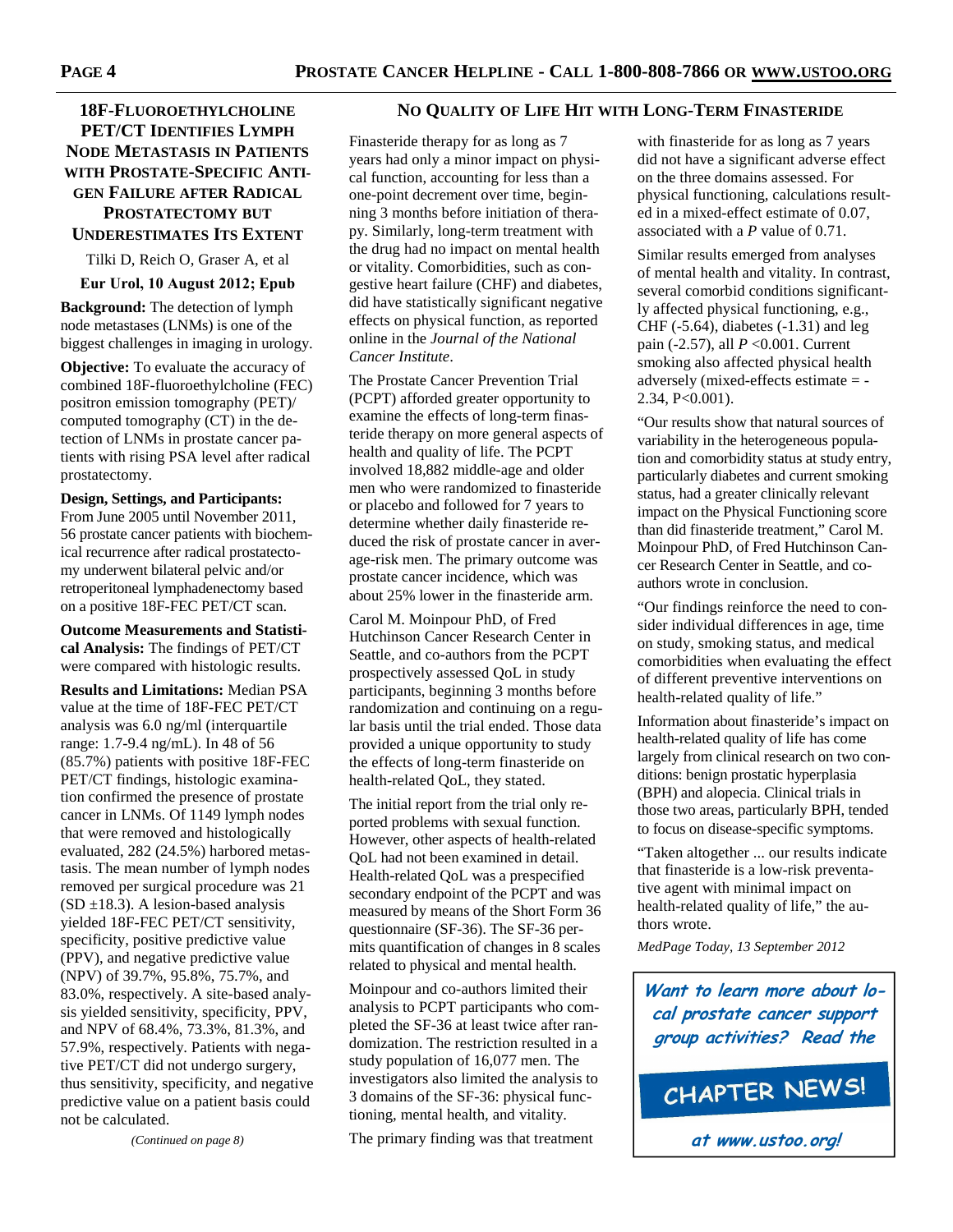#### **C11 CHOLINE FDA APPROVED**

*(Continued from page 3)* 

performed, and patients who had abnormalities detected on PET scanning underwent tissue biopsy.

In each of these studies, at least half of the patients who had abnormalities detected on PET scanning with the new agent also were confirmed to have recurrent prostate cancer, after pathology testing of the abnormal tissue.

However, PET scan errors also were reported. Although it varied across studies, false-positive PET scans were observed in 15% to 47% of patients, thus underscoring the necessity for confirmatory tissue biopsy.

According to the FDA, Choline C 11 Injection must be produced in a specialized facility and administered to patients soon after it is produced. Although PET imaging with Choline C 11 Injection has been used at several institutions during the past few years, none have been approved by the FDA to manufacture the agent. The Mayo Clinic PET Radiochemistry Facility is the first FDAapproved facility for the production of Choline C 11 Injection.

The Mayo Clinic has conducted studies with Choline C 11 Injection, 3 of which were presented at the 2012 annual meeting of the American Urological Association. "Taken together, the three studies represent an important validation of the C-11 choline PET/CT scan as an evaluation tool for patients with prostate cancer," said Jeffrey Karnes, MD, from the Mayo Clinic and senior author of all 3 papers, in a press release. "We believe the use of these scans can improve the evaluation and treatment of this common form of cancer, while potentially reducing the cost of delivering the best possible care."

Uncommon mild skin reactions at the injection site were the only adverse effect attributed to the use of the agent.

*Medscape, 2 October 2012* 



**Get connected to other men and family members dealing with a prostate cancer diagnosis at: http:// ustoo. inspire.com**

# **MRI HELPS IDENTIFY AS CANDIDATES** *(Continued from page 1)*

interpreted over 5,000 prostate MRI examinations (reader 3). They each assigned a score of 1 to 5 for the presence of tumor on MRI, with 1 being definitely no tumor and 5 being definitely tumor.

On confirmatory biopsy, Gleason scores were upgraded in 79 (20%) cases. An MRI score  $\leq$ 2 was highly associated with low risk features on confirmatory biopsy. Agreement on MRI scores was substantial between readers 2 and 3, but only fair between reader 1 and readers 2 and 3. Results suggest that MRI of the prostate, if read by radiologists with appropriate training and experience, could help determine AS eligibility.

"Among men initially diagnosed with clinically low risk prostate cancer, those with tumors not clearly visualized on MRI were significantly more likely to demonstrate low risk features when a confirmatory biopsy was performed,

In July 2007 at age 70, I was diagnosed with 3+3 Gleason prostate cancer and underwent radioactive seed implantation in January 2008. In 2009, I was diagnosed with bladder neck contracture and have undergone several procedures to resolve this. I had a "mini-TURP" in May 2009, hyperbaric oxygen treatments in November 2009, TURBN in December 2009 and had a vesical neck contracture dilated in December 2010 and again in November 2011. My urologist recommends conservative management using intermittent self-catheterization instead of further procedures that could result in incontinence. I now self-catheterize once daily (previously 3 times a day). Despite this, I develop urinary retention every few months. My question: are there any procedures that could possibly correct my situation "permanently" with minimal risk of incontinence? I still work and have a very active lifestyle and I don't want to compromise that. Also, what is the likelihood of incontinence if I decide to be more aggressive? I am getting very impatient and discouraged with my current situation. I appreciate whatever advice you can provide and please feel free to publish this information.

With your initial findings, you should never have had brachytherapy. This is

while men with clearly visualized tumors were significantly more likely to have their disease status upgraded on confirmatory biopsy," concluded lead investigator Hebert Alberto Vargas, MD, Department of Radiology, Memorial Sloan-Kettering Cancer Center.

In an editorial, Guillaume Ploussard, MD, PhD, of the CHU Saint-Louis, APHP, Paris, France, notes "The primary issue is to reduce the number of clinical settings in which the urologist and the patient face the situation of an increased PSA and an uncertain diagnosis. MRI might help to limit the risk of biopsy under-grading. In cases of normal signal in the whole gland, the patient might be reassured and re-biopsy delayed. In cases of a suspicious nodule, re-biopsy would be better justified, and biopsy cores could target specific zones."

*Elsevier company news, 24 September 2012* 

# **ASK DOCTOR SNUFFY MYERS**

yet another case of needless overdiagnosis and overtreatment. Unfortunately, you are experiencing severe complications from this needless treatment. I do not understand why you were given hyperbaric oxygen. It is used to treat radiation-induced bleeding from the bladder or bowel, but has no impact at all on the fibrosis.

There are two randomized controlled trials showing that Trental® and vitamin E reduce radiation scarring and that would be a place to start. Unfortunately, not everyone responds to this and it is uncommon to get complete resolution of scaring with this approach.

A class of drugs used to treat high blood pressure also lessen scarring at many sites. Angiotensin receptor blockers have been shown to decrease scarring in the heart and blood vessels. Several clinical trials have shown a favorable impact on radiation damage. Losartan is one member of this class and is now generic. We would commonly add losartan to Trental® and vitamin E.

After radiation, I had problems with scarring in the muscles of my hip. At one point, I was not able to bend over and tie my shoelaces. Trental, vitamin E and losartan reversed that problem.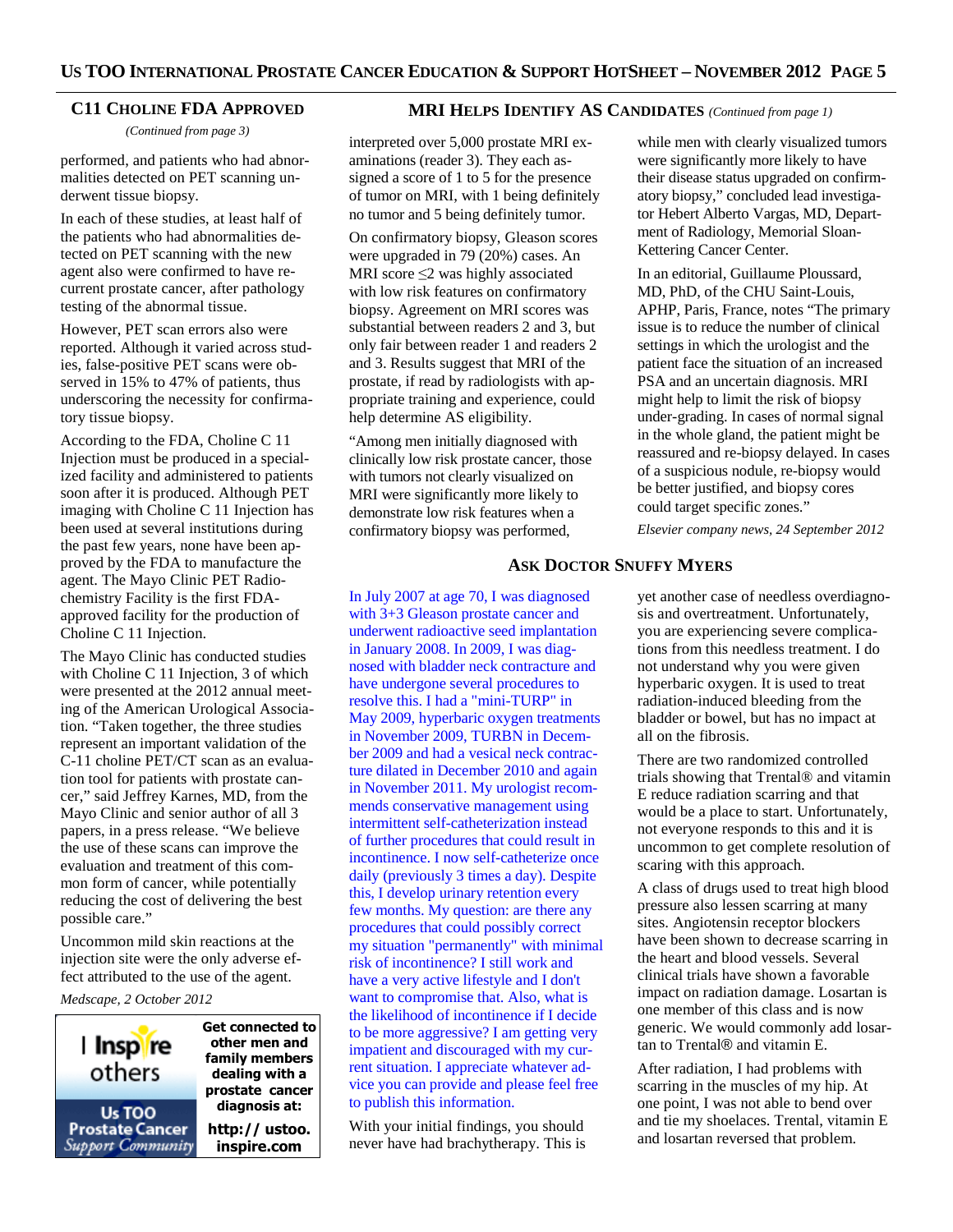# **DIRECT 2-ARM COMPARISON SHOWS BENEFIT OF HIGH-DOSE-RATE BRACHYTHERAPY BOOST VS EXTERNAL BEAM RADIATION THERAPY ALONE FOR PROSTATE CANCER**

Khor R, Duchesne G, Tai KH, et al

#### **Int J Radiat Oncol Biol Phys 3 September 2012; Epub**

**Purpose:** To evaluate the outcomes of patients treated for intermediate- and high -risk prostate cancer with a single schedule of either external beam radiation therapy (EBRT) and high-dose-rate brachytherapy (HDRB) boost or EBRT alone.

**Methods and Materials:** From 2001- 2006, 344 patients received EBRT with HDRB boost for definitive treatment of intermediate- or high-risk prostate cancer. The prescribed EBRT dose was 46 Gy in 23 fractions, with a HDR boost of 19.5 Gy in 3 fractions. This cohort was compared to a contemporaneously treated cohort who received EBRT to 74 Gy in 37 fractions, using a matched pair analysis. Three-dimensional conformal EBRT was used. Matching was performed using a propensity score matching technique. High-risk patients constituted 41% of the matched cohorts. Fiveyear clinical and biochemical outcomes were analyzed.

**Results:** Initial significant differences in prognostic indicators between the unmatched treatment cohorts were rendered negligible after matching, providing a total of 688 patients. Median biochemical follow-up was 60.5 months. The 5-year freedom from biochemical failure was 79.8% (95% confidence interval [CI], 74.3%-85.0%) and 70.9% (95% CI, 65.4%-76.0%) for the HDRB and EBRT groups, respectively, equating to a hazard ratio of 0.59 (95% CI, 0.43-0.81, *P* = 0.0011). Interaction analyses showed no alteration in HDR efficacy when planned androgen deprivation therapy was administered  $(P =$ 0.95), but a strong trend toward reduced efficacy was shown compared to EBRT in high-risk cases ( $P = 0.06$ ). Rates of grade 3 urethral stricture were 0.3% (95% CI, 0%-0.9%) and 11.8% (95% CI, 8.1%-16.5%) for EBRT and HDRB, *(Continued on page 8)* 

# **DOC MOYAD'S WHAT WORKS & WHAT IS WORTHLESS COLUMN, ALSO KNOWN AS "NO BOGUS SCIENCE" COLUMN**

**"Can improving your "core" reduce side effects from prostate cancer treatment? Yes!"** 

Mark A. Moyad, MD, MPH

University of Michigan Medical Center, Department of Urology

**Editors' note**: Us TOO has invited certain physicians and others to provide information and commentary for the *HotSheet* to enrich its content to empower the reader. This column contains the opinions and thoughts of its author and is not necessarily those of Us TOO International.

**Bottom Line:** A new randomized trial of men after prostate cancer surgery suggests that doing more than just Kegel exercises can dramatically improve urinary and physical function and quality of life, so how groovy is that (1970s endearing term that I still like to use).<sup>1</sup> Oh, and go out and learn to do "core" exercises with the use of a "balance ball" please!

This was a randomized trial of 66 patients allocated to a combined (resistance, flexibility, and Kegel) "core" exercise or control group (only Kegel). The intervention was conducted twice a week for 12 weeks beginning at post-op week 3. The average age and BMI (body mass index) was 69 years and 24 (normal weight). The continence rate in the exercise group was 73% versus 44% in the control group after the 12 weeks, and the 24-hour incontinence pad test also demonstrated significantly better results with "core" exercises. After 12-weeks basically all physical functions (fitness, flexibility, and balance) were significantly better in the exercise versus the control group. Only the exercise group experienced significant improvements in qualify of life, including reduced depression scores based on a series of questionnaires. No changes were observed in fat mass, muscle mass, BMI or waist/hip ratio after the exercise intervention (in other words this is what we call "low impact" core exercisesperfect after treatment).

Wow! My personal bias is that if patients would have continued to do these exercises for 1-year it would probably also further improve continence and even erectile function rates. The greater lesson here is that I believe I (along with some of my urologic colleagues) have in the past "ignored the core" (sorry I just trademarked that phrase) so to speak. We can get so excited recommending lifestyle and dietary changes and even resistance exercises but in reality the abdomen, pelvis and back muscle areas

really appear to get ignored apart from the ageless, timeless, and effortless Kegel exercises. Can't we do better than just Kegel exercises after all these decades of surgery and radiation being a primary treatment for prostate cancer (rhetorical Moyad moment)? Sure, I curse the men and women on the cover of the fitness and muscle magazines because of their 6-pack abs that I know I could never achieve without some photographic airbrushing expert(s) or plastic surgeon, or 20-hour a day/7-day a week workouts that must involve quitting my job and having no life whatsoever! Yet, perhaps many of the yoga and Pilates "core" exercise group advocates have been right all along and we have been wrong. I really believe that this research has changed my perspective on the importance of working on "core strengthening" exercises so that all muscle groups have balanced strength and benefit. Move over Kegel, there is a new sheriff in town and his name is "core", and he/she believes that working with a balance ball and doing a variety of core exercises can change your life and make you look even sexier than you look right now (that is pretty darn sexy). Talk to a trainer, sign up for a class, or look on the internet for low impact "core strengthening" exercises using a balance ball or pick up a future Moyad book (how about that for a shameless plug).

#### Reference

1. Park SW, Kim TN, Nam JK, et al. *Urology* 2012; 80: 299-306.

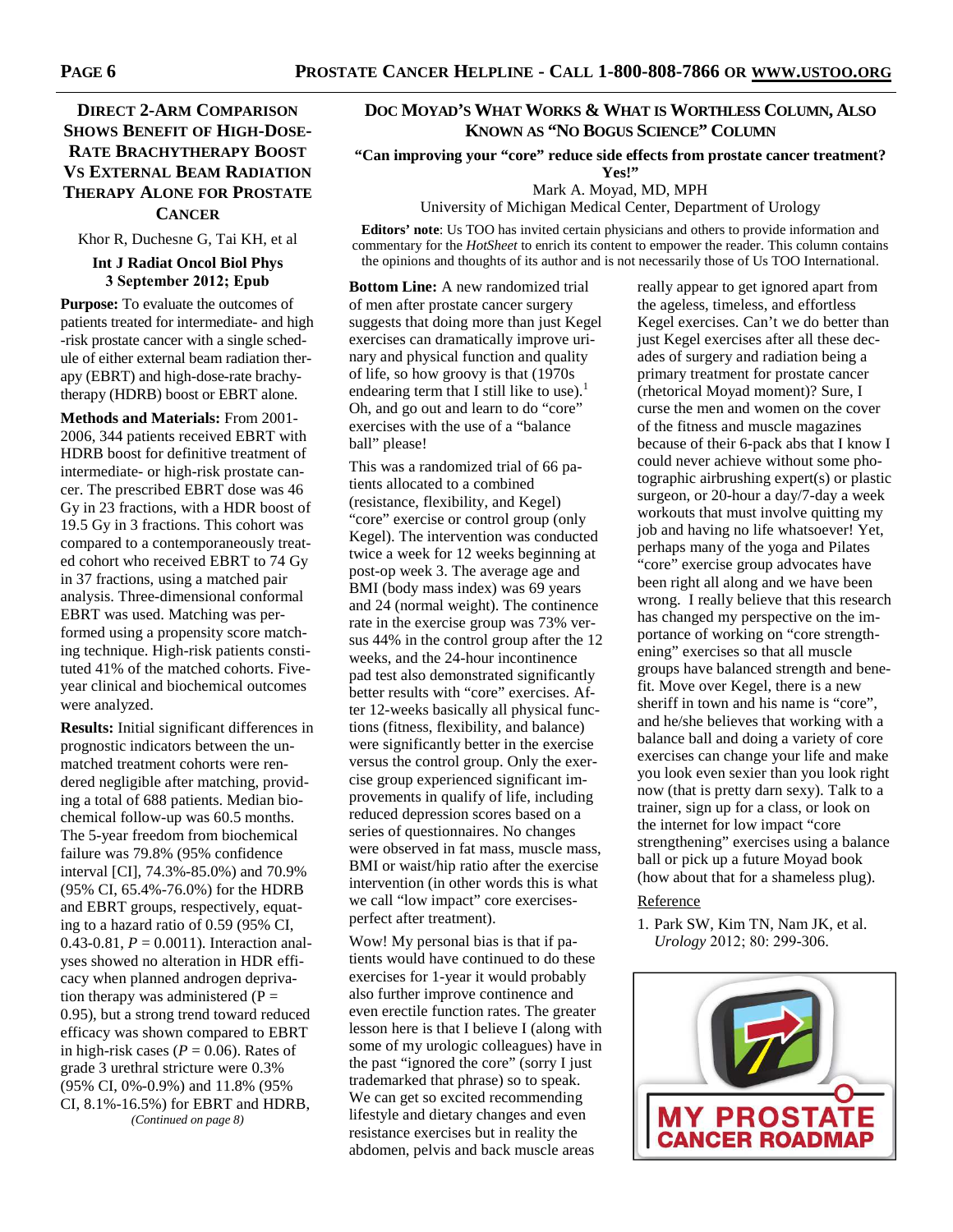# **DOCTOR CHODAK'S BOTTOM LINE** *(Ref Key: article #, page #, column #)*

#### **Editor: www.prostatevideos.com**

*Editors' note*: Us TOO has invited certain physicians and others to provide information and commentary for the *HotSheet* to enrich its content to empower the reader. This column contains the opinions and thoughts of its author and is not necessarily those of Us TOO International.

**a1p1c1** As more doctors recognize that the overdetection of prostate cancer is a problem, they are increasingly searching for ways to distinguish those cancers needing treatment from those that might be observed. MRI may offer an option for helping with this problem. The study by Vargas found that men with a notsuspicious MRI for cancer more often were found to have low risk disease. Further studies are needed, however, to prove that the accuracy is sufficient and variability in the experience of radiologists could impact on the overall results.

**The Bottom Line:** MRI might become a useful tool for men with low risk cancer who are candidates for active surveillance.

**a2p1c2** More data is now available on abiraterone acetate showing two important results. First it further demonstrates the ability of this drug to improve survival in men failing docetaxel chemotherapy, and second, it shows that even when men progress following castration, they still can respond to further reductions in testosterone. Certainly, this is not a home run, meaning that men still die of their disease, although they survive for a longer time. Preliminary results have already shown that men can gain an even greater benefit by receiving abiraterone prior to chemotherapy. This raises the question as to whether using it even earlier in the disease, possibly instead of an LHRH medication, can deliver even better results.

**The Bottom Line:** Abiraterone improves survival for men with progressive metastatic prostate cancer and the benefit increases as treatment is delivered earlier in the course of metastatic disease.

**a3p1c3** Conflicting results have been reported on the impact of statins in men with prostate cancer although none of them were randomized studies. Another analysis by Messing and his colleagues comes to the conclusion that statin users were not less likely to develop disease progression after radical prostatectomy (RP) or radiation therapy (RT) compared to non-users but we are left asking whether we can truly make any better conclusions from this study than previous ones.

**The Bottom Line:** Until we have data from a randomized study, the true value of statins in men with prostate cancer will remain unknown. For now, these drugs should only be taken for the indications approved by the FDA.

**a4p2c2** Does RT increase a man's risk of developing rectal or bladder cancer? This question has never been fully evaluated. Assessments from large data bases suggest an incidence of these cancers of 1-3% but it may take 15 years to be identified. The study by Zelefsky on a modest size cohort suggested that there is no added risk but the study has some weaknesses. It is unclear how many men were lost to follow-up or died before 10 years. Also, the analysis may be premature with none followed for a minimum of 15 years.

**The Bottom Line:** Population data suggest that pelvic RT for prostate cancer does lead to a slight increase in the risk of rectal or bladder cancer but it may not occur for more than ten years. This risk may increase, however, now that men are getting treated at an earlier age with higher doses of RT and in some cases using higher fractionations but more time will be needed to fully assess this risk.

**a6p4c1** The report on detecting lymph nodes using <sup>18</sup>F-fluorethylcholine PET/ CT scans provides some interesting information and also raises questions. Men with a rising PSA after RP underwent this test prior to a lymphadenectomy. Nearly one-quarter of the men were found to have lymph node metastases at RP. The PET/CT scan was falsely positive in about 25% and falsely negative in 17%. Many questions are raised by these results such as:

- Why did these men not have their lymph nodes removed during the RP?
- How did the clinicians justify removing the lymph nodes at a second operation when there is no proof that it

would improve survival?

 How many men could have been detected by a simple CAT scan or MRI rather than by the PET scan?

Eventually with more data, this test might have value in deciding who should avoid either surgery or radiation because they already harbor metastases in their lymph nodes. Before that can occur, much more data are needed.

**The Bottom Line:** PET/CT scans for evaluating pelvic lymph nodes may have some merit for planning proper therapy but more studies are needed before that can occur.

**a9p6c1** Another ongoing controversy for managing intermediate and high-risk prostate cancer is the role of HDR (high -dose rate brachytherapy) in addition to external beam RT (EBRT). The study by Khor and co-workers attempts to compare EBRT alone to EBRT with 3 fractions of HDR. The results suggest a lower risk of biochemical failure (BCR) at 5 years using the combination treatment; however, the trade-off is a much higher risk of grade 3 urethral strictures. The study suffers from several weaknesses. Of course the most important is that the study is not randomized and consequently is subject to all of the limitations that go along with this study design. Also, since randomized studies have proven a survival benefit by combining androgen deprivation therapy (ADT) with EBRT, it is unclear how often that was utilized in the men treated with EBRT without HDR and how it might have impacted on the results. Lastly, BCR is not an adequate measure of the effectiveness of RT because it does not always directly correlate with survival.

**The Bottom Line:** Without proper studies, men should not be advised to have HDR added to EBRT especially because it has a higher complication rate. A safer and more appropriate treatment would be EBRT combined with ADT.